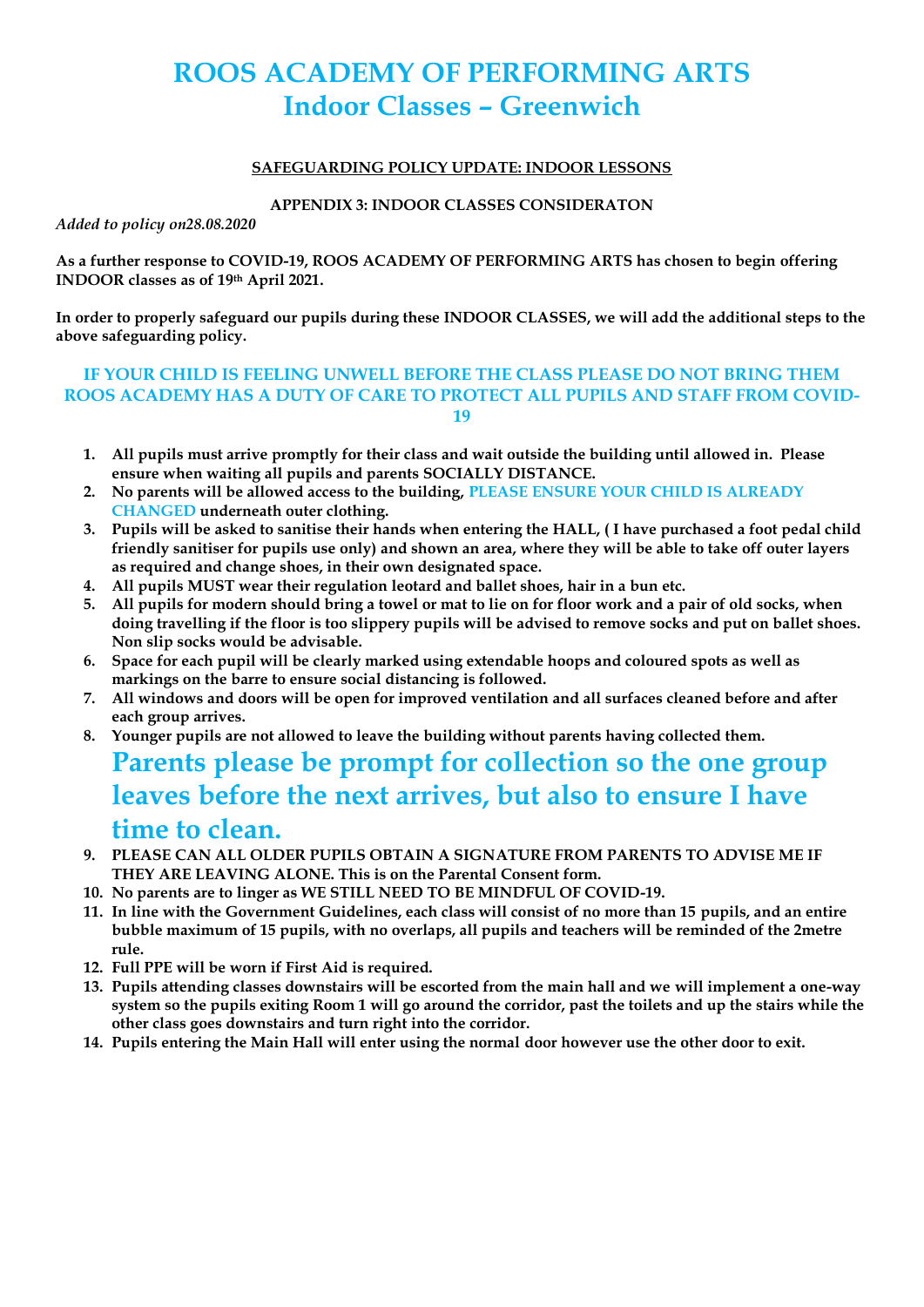Rocs Heademy of  $\mathscr{I}$ erforming | Arts

Principal – Helen Roos  $(\mathcal{J}\mathcal{J}\mathcal{J}\mathcal{J}\mathcal{J}\mathcal{J}\mathcal{D})$ .  $\mathcal{D}_{ip}$ 

30 Dene Avenue, Sidcup, Kent DA15 9LD 0208 300 8815

## **General Data Protection Regulation Policy STATEMENT**

GDPR stands for General Data Protection Regulation and replaces the previous Data Protection Directives that were in place. It was approved by the EU Parliament in 2016 and comes into effect on  $25<sup>th</sup>$  May 2018.

GDPR states that personal data should be 'processed fairly and lawfully' and 'collected for specified, explicit and legitimate purposes'; that individuals' data is not processed without their knowledge; and are processed with their 'explicit' consent. GDPR covers personal data relating to individuals. **ROOS ACADEMY OF PERFORMING ARTS** is committed to protecting the rights and freedom of individuals with respect to the processing of children's, parents', visitors' and staff personal data.

The GDPR gives individuals the right to know what information is held about them. It provides a framework to ensure that personal information is handled properly.

**GDPR includes 7 rights for individuals as follows :**

#### **THE RIGHT TO BE INFORMED**

**ROOS ACADEMY OF PERFORMING ARTS** is a registered Performing Arts provider with the ISTD (The Imperial Society of Teachers of Dancing), and as so is required to collect and manage certain data, SUCH AS KEEPING COPIES OF EXAMINATION RESULTS AND THE PUPILS PIN NUMBER GIVEN BY THE ISTD. We need to know parents' names, addresses, telephone numbers, email addresses. We need to know children's full names, addresses, date of birth and education school, along with any SEN (Special Education Needs) requirements. We are requested to provide this data to LOCAL COUNTY COUNCIL whenever pupils are involved in a performance scenario, including school shows and festivals; this information is sent to the Local Authority via a secure electronic file transfer system. We are required to collect certain details of visitors to **ROOS ACADEMY OF PERFORMING ARTS**. We need to know visitors' names, telephone numbers, and where appropriate company name. This is in respect of our Health and Safety and Safeguarding Policies.

**ROOS ACADEMY OF PERFORMING ARTS** uses Cookies on its website to collect data for Google Analytics - this data is anonymous.

#### **THE RIGHT OF ACCESS**

At any point, an individual can make a request relating to their data and **ROOS ACADEMY OF PERFORMING ARTS** will need to provide a response (within 1 month). **ROOS ACADEMY OF PERFORMING ARTS** can refuse a request, if we have a lawful obligation to retain data but we will inform the individual of the reasons for the rejection. The individual will have the right to complain to the Information Commissioner's Office (ICO) if they are not happy with the decision.

### **THE RIGHT TO ERASURE**

You have the right to request the deletion of your data where there is no compelling reason for its continued use. However, **ROOS ACADEMY OF PERFORMING ARTS** has a legal duty to keep children's and parents' details for a reasonable time, **ROOS ACADEMY OF PERFORMING ARTS** will retain these records for 6 MONTHS after leaving the academy. Children's accident and injury records are kept for 19 years (or until the child reaches 21 years). Child Protection Records are kept for 22 years (or until the child reaches 24 years). This data is archived securely onsite and shredded after the legal retention period.

#### **THE RIGHT RESTRICT PROCESSING**

Parents, visitors and staff can object to **ROOS ACADEMY OF PERFORMING ARTS** processing their data. This means that records can be stored but must not be used in any way, for example reports, or communications, however as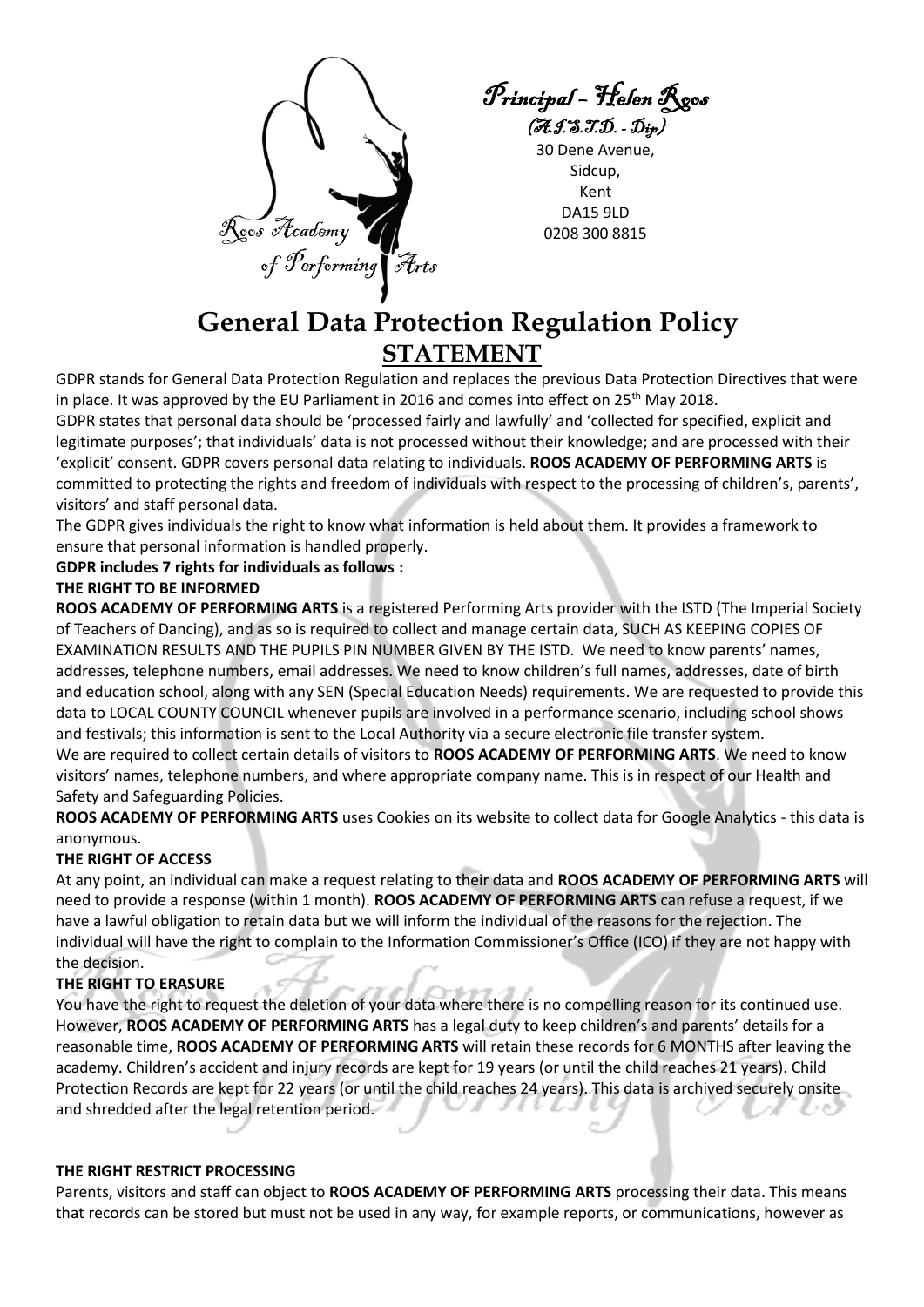the information is only shared to the Examining body (ISTD) or for performance purposes (LOCAL COUNCIL) this will mean your child will not be able to be involved.

### **THE RIGHT TO DATA PORTABILITY**

**ROOS ACADEMY OF PERFORMING ARTS** required data to be transferred from one IT system to another; such as from **ROOS ACADEMY OF PERFORMING ARTS** to the local authority, for performance BOPA licences (BODY OF PERSONS APPROVAL – a licence necessary for any performance that the pupils are involved in), and dance Associations for examinations. These recipients use secure file transfer systems and have their own policies and procedures in place in relation to GDPR.

#### **THE RIGHT TO OBJECT**

Parents, visitors and staff can object to their data being used for certain activities like marketing or research. **THE RIGHT NOT TO BE SUBJECT TO AUTOMATED DECISION-MAKING INCLUDING PROFILING.**

Automated decisions and profiling are used for marketing-based organisations. **ROOS ACADEMY OF PERFORMING ARTS** does not use personal data for such purposes. EXAMINATION RESULTS are given directly to the pupil/parent but may be used in advertising, but this would be done anonymously.

## **STORAGE AND USE OF PERSONAL INFORMATION**

**ROOS ACADEMY OF PERFORMING ARTS** collects personal data every year including names, addresses of those on the waiting list. These records are shredded after the relevant retention period (6 months after leaving the Academy).

Information regarding families' involvement with other agencies is stored in paper format. This information is kept in a locked cabinet at my home address. These records are shredded after the relevant retention period (6 months after leaving the Academy).

All paper copies of children's and staff records are kept in a locked filing cabinet at Helen Roos' address. Members of staff can have access to these files, but information taken from the files about individual children is confidential and, apart from archiving, these records remain on site always. These records are shredded after the retention period, (6 months after leaving the Academy).

Information about individual children is used in certain documents, such as, a weekly register, medication forms, referrals to external agencies and disclosure forms. These documents include data such as children's names, date of birth and sometimes address. These records are shredded after the relevant retention period (6 months after leaving the Academy).

Access to all Office computers is password protected. Helen Roos is the only person authorised to access this information.

**ROOS ACADEMY OF PERFORMING ARTS** does not store personal data held visually in photographs or video clips or as sound recordings, unless written consent has been obtained via the PHOTOGRAPHIC CONSENT FORM /Fit to Perform agreement form. No names are stored with images in photo albums, displays, on the website

**(www.roosacademyofperformingarts.co.uk)** or on **ROOS ACADEMY OF PERFORMING ARTS** social media sites, such as the Academy's Facebook page and Instagram. These sites are used to communicate to parents as well as for marketing purposes.

GDPR means that **ROOS ACADEMY OF PERFORMING ARTS** must:

Manage and process personal data properly

Protect the individual's rights to privacy

Provide an individual with access to all personal information held on them

This Policy was adapted in MAY 2018.

Signed by HELEN ROOS:

on behalf of **ROOS ACADEMY OF PERFORMING ARTS** Date: 14<sup>th</sup> MAY 2018 Next Policy review date: MAY 2019. Please review this policy and sign to accept on the NEW REGISTRATION FORMS THAT ARE BEING CIRCULATED. **ICO NUMBER FOR THE ROOS ACADEMY: 00045889173 REGISTRATION REFERENCE: ZA350433**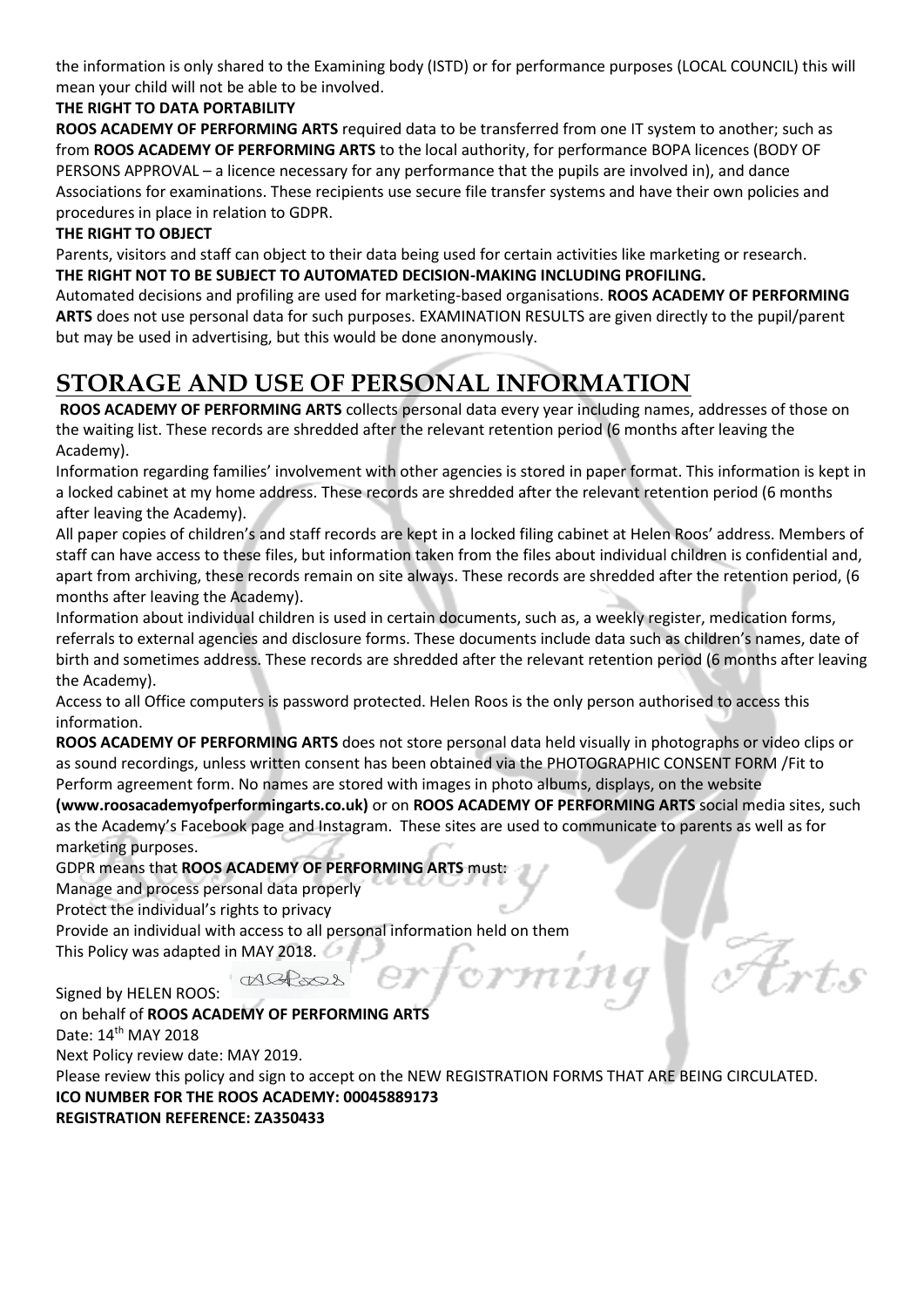

Principal – Helen Roos  $(\mathcal{J}\mathcal{J}\mathcal{J}\mathcal{J}\mathcal{J}\mathcal{J}\mathcal{L})$ .  $\mathcal{D}_{ip}$ 

30 Dene Avenue, Sidcup, Kent DA15 9LD 0208 300 8815

## Safeguarding & Child Protection Policy

*Roos Academy of Performing Arts* is fully committed to safeguarding the welfare of all children and young people up to the age of 18. We recognise our responsibility to take all reasonable steps to promote safe practice and to protect children from harm, abuse and exploitation.

*Roos Academy of Performing Arts* acknowledges its duty to act appropriately to any allegations, reports or suspicions of abuse. All staff and volunteers will work together to encourage the development of an ethos which embraces difference and diversity and respects the rights of children, young people and adults.

*Roos Academy of Performing Arts* recognises its duty of care under the Children and Young Persons Act 1963, the Children (Performances and Activities) (England) Regulations 2014, the Children Act 1989 and Working Together to Safeguard Children 2015.

*Roos Academy of Performing Arts* will ensure that:

The welfare of the child is paramount

All children, whatever their age, culture, disability, gender, language, racial origin, religious beliefs and/or sexual identity have the right to protection from abuse

All suspicions and allegations of abuse will be taken seriously and responded to swiftly and appropriately

*Roos Academy of Performing Arts* will ensure that:

Everyone will be treated with respect and dignity

The welfare of each child will always be put first

Enthusiastic and constructive criticism will be given to pupils rather than negative criticism

Bullying will not be accepted or condoned

All adult members will provide a positive role model

Action will be taken to stop any inappropriate behaviour

It will comply with health & safety legislation

It will keep informed of changes in legislation and policies for the protection of children

It will undertake relevant professional development and training

It will ensure all contact and medical details for every child is up to date and available at the place of teaching or performance.

All staff will receive dedicated safeguarding training.

Where appropriate children will be consulted, and their views listened to and taken into account.